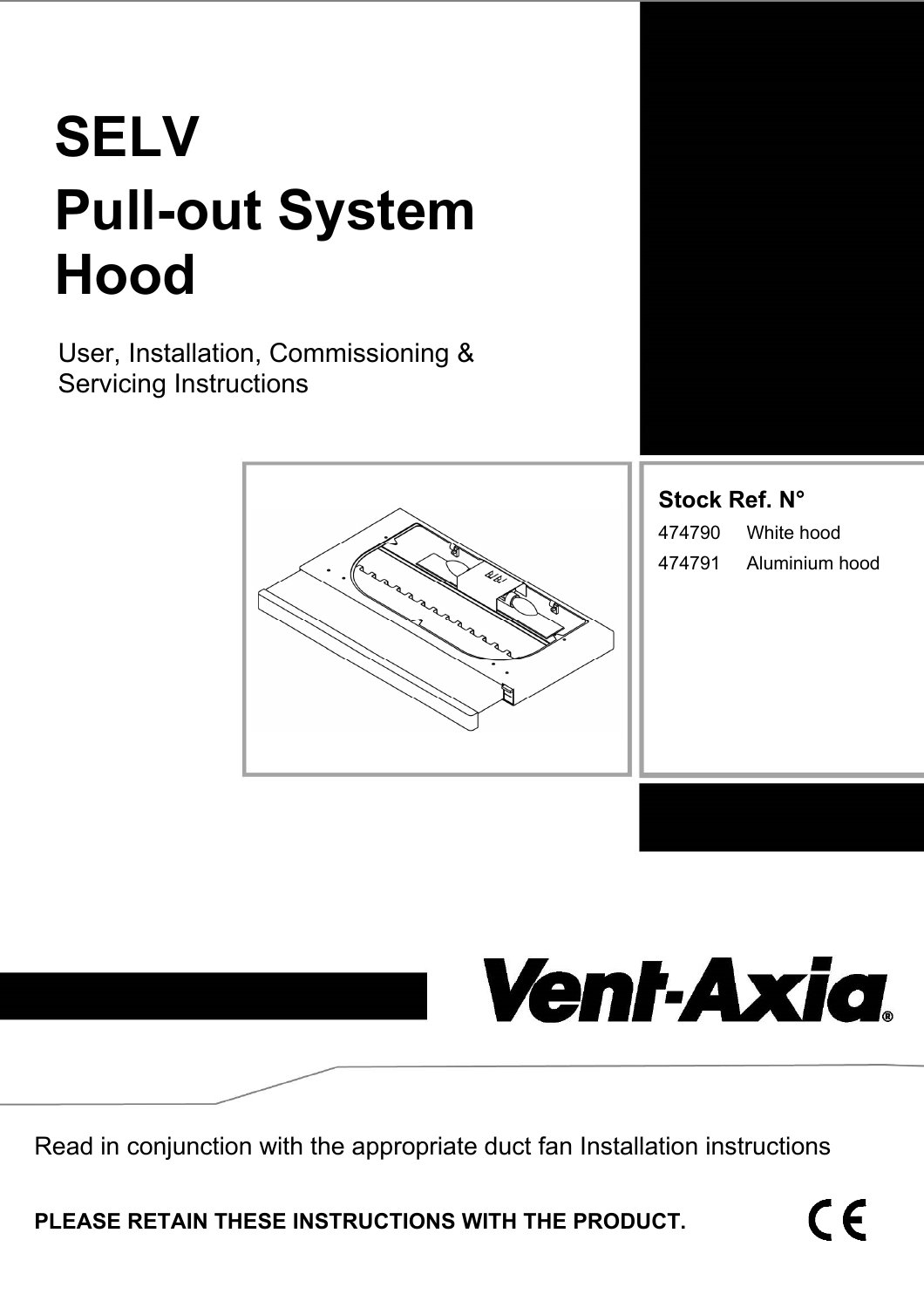### **IMPORTANT**



**PLEASE READ THESE INSTRUCTIONS CAREFULLY BEFORE COMMENCING INSTALLATION.** 

- 1. READ THE SAFETY INSTRUCTIONS SUPPLIED WITH YOUR MVHR OR MEV UNIT.
- 2. IF THE EXTRACTOR HOOD IS INSTALLED IN A ROOM CONTAINING A FUEL-BURNING APPLIANCE, THE INSTALLER MUST ENSURE THAT AIR REPLACEMENT IS ADEQUATE FOR BOTH THE EXTRACTOR HOOD FAN AND THE FUEL-BURNING APPLIANCE.
- 3. DO NOT CONNECT THE EXTRACTOR HOOD DUCTING TO CHIMNEYS, FLUES OR AIR DUCTS SERVING THE ROOM.
- **4.** DO NOT SITE WHERE AMBIENT TEMPERATURES ARE LIKELY TO EXCEED 50ºC. DO NOT DO ANY FLAMBÉ COOKING UNDERNEATH THE HOOD. WHEN FRYING, NEVER LEAVE THE PAN UNATTENDED IN CASE OF FIRE. THIS APPLIANCE IS NOT SUITABLE FOR USE ABOVE AN EYE LEVEL GRILL.
- **5. WARNING:** FAILURE TO COMPLY WITH THE CLEANING INSTRUCTIONS MAY RESULT IN A RISK OF FIRE. THE APPLIANCE EFFICIENCY DEPENDS ON THE CONDITION OF THE FILTERS.
- **6.** *All regulations and requirements MUST be strictly followed to prevent hazards to life and property both during and after installation, and during any subsequent servicing and maintenance.*



This product should not be disposed of with household waste. Please recycle where facilities exist. Check with your local authority for recycling advice.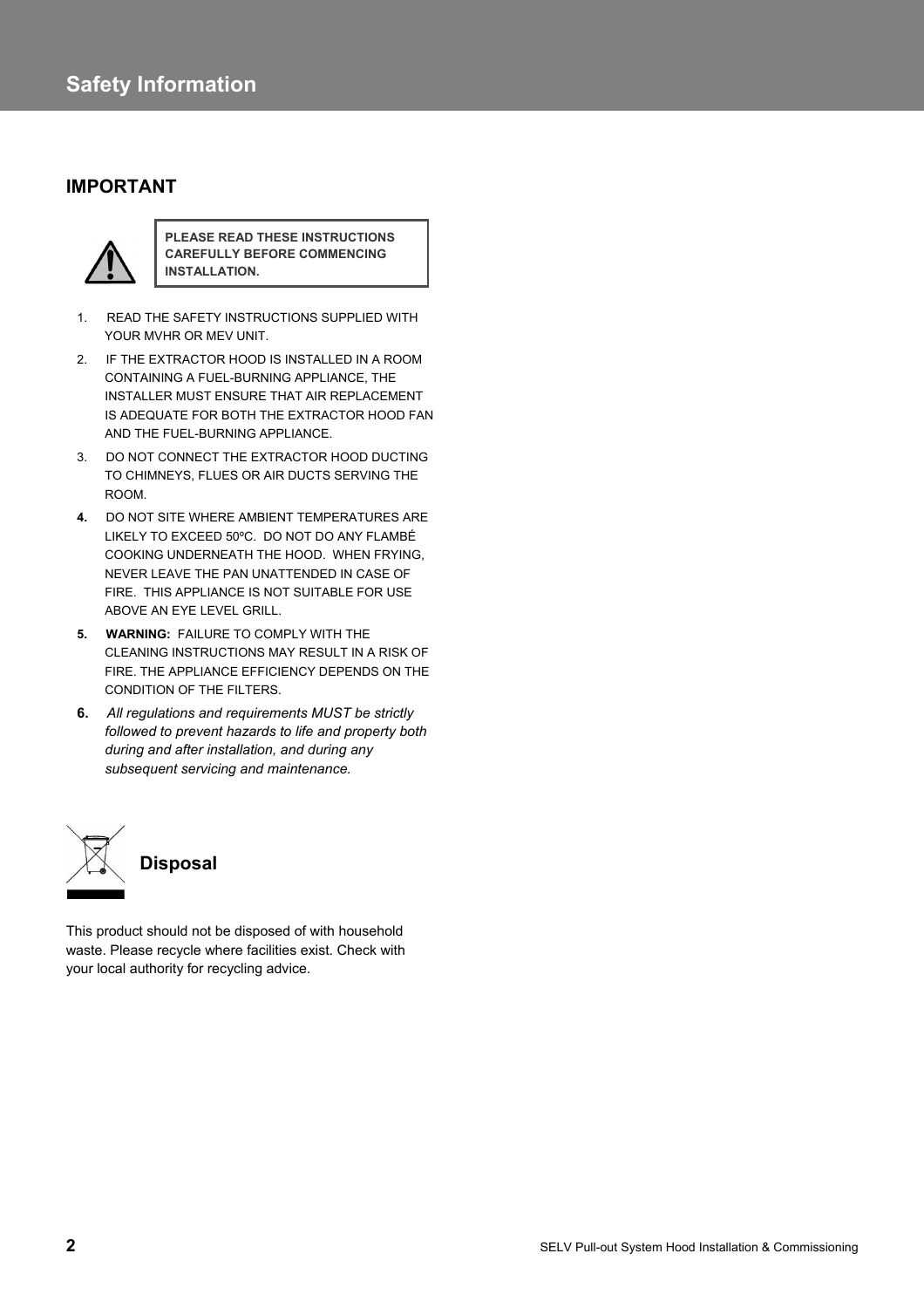# **About this Document**

# **Contents**

| <b>Product Description</b>                                | Æγ  |
|-----------------------------------------------------------|-----|
|                                                           |     |
| <b>Technical Specification</b>                            | 151 |
| SELV Pull-out System Cooker Hood Technical Specification5 |     |
| Installation                                              | G   |
|                                                           | - 6 |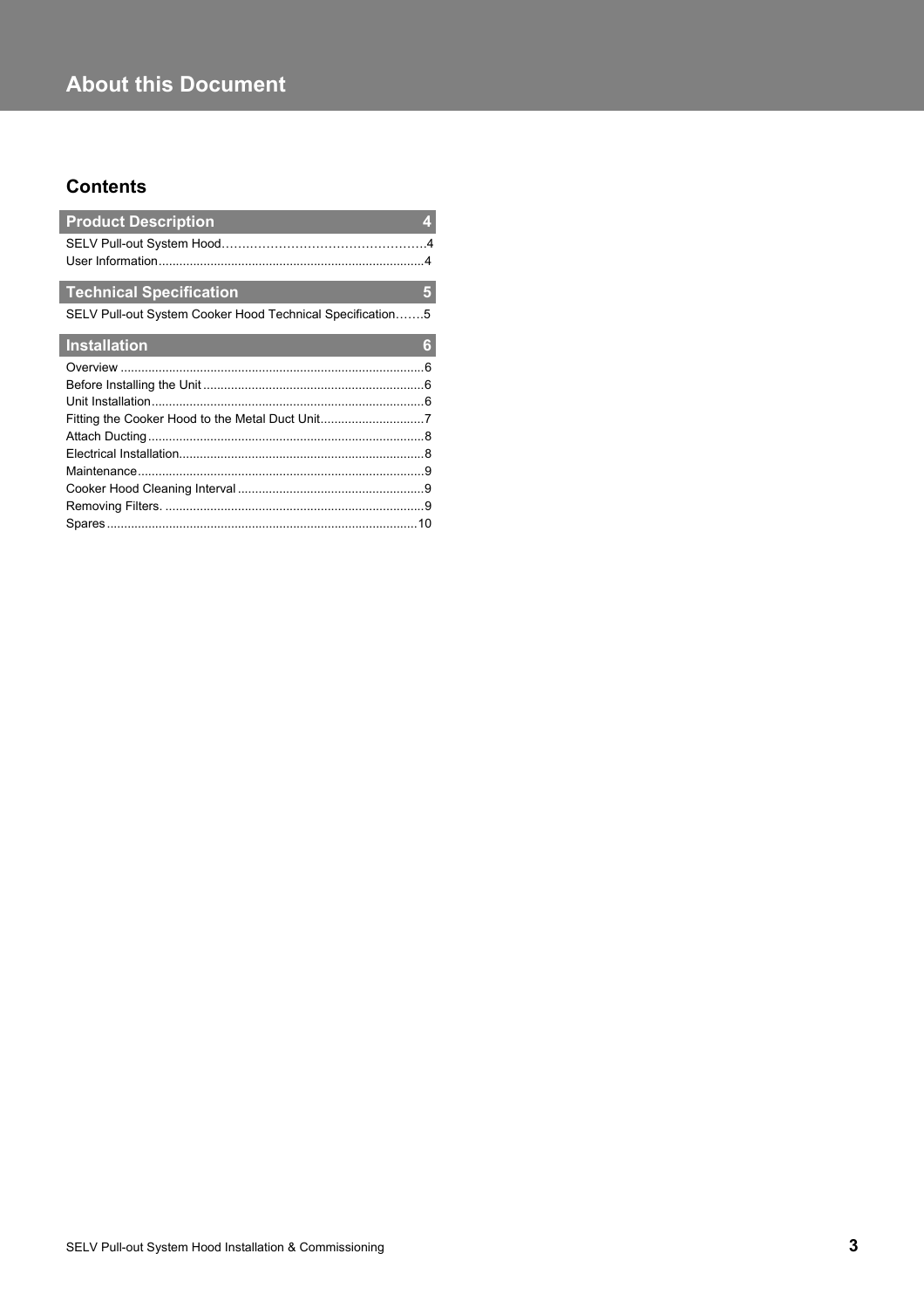# Product Description

## **SELV Pull-out System Hood**

The Vent-Axia **SELV Pull-out System Hood** unit is a Cooker Hood designed for use with Vent-Axia's residential MVHR & MEV units in the energy efficient ventilation of houses and similar dwellings; conforming to the latest requirements of the Building Regulations document F 2010.

In case of a fire or severe overheating on the hob, the unit is fitted with an intumescent fire damper to close the duct as required by BRE Digest 398.

The cooker hood is designed to be mounted in the kitchen above a cooker hob in a standard cupboard space. The unit connected to the cooker hood should be switched to boost mode by extending the cooker hood during cooking.

#### **Models**

- **474790**  White SELV Pull-out System Hood
- **474791**  Aluminium SELV Pull-out System Hood

#### **User Information**

#### **Operation of Cooker Hood**

The unit is operated in boost mode when the telescopic hood is pulled out. Close it to return the unit to its Normal Flow Rate.

#### *Important Note:*

*Do not hold on to or place any object on telescopic hood whilst it is open, as this can cause damage.* 

#### **Operation of Cooker Hood Light**

Access can be gained to the light switch when the telescopic hood is opened. The light may be left on with the hood closed if required. However, make sure you switch it off when you have finished using it.

#### **Cleaning Instruction**

Refer to page 9 of this document.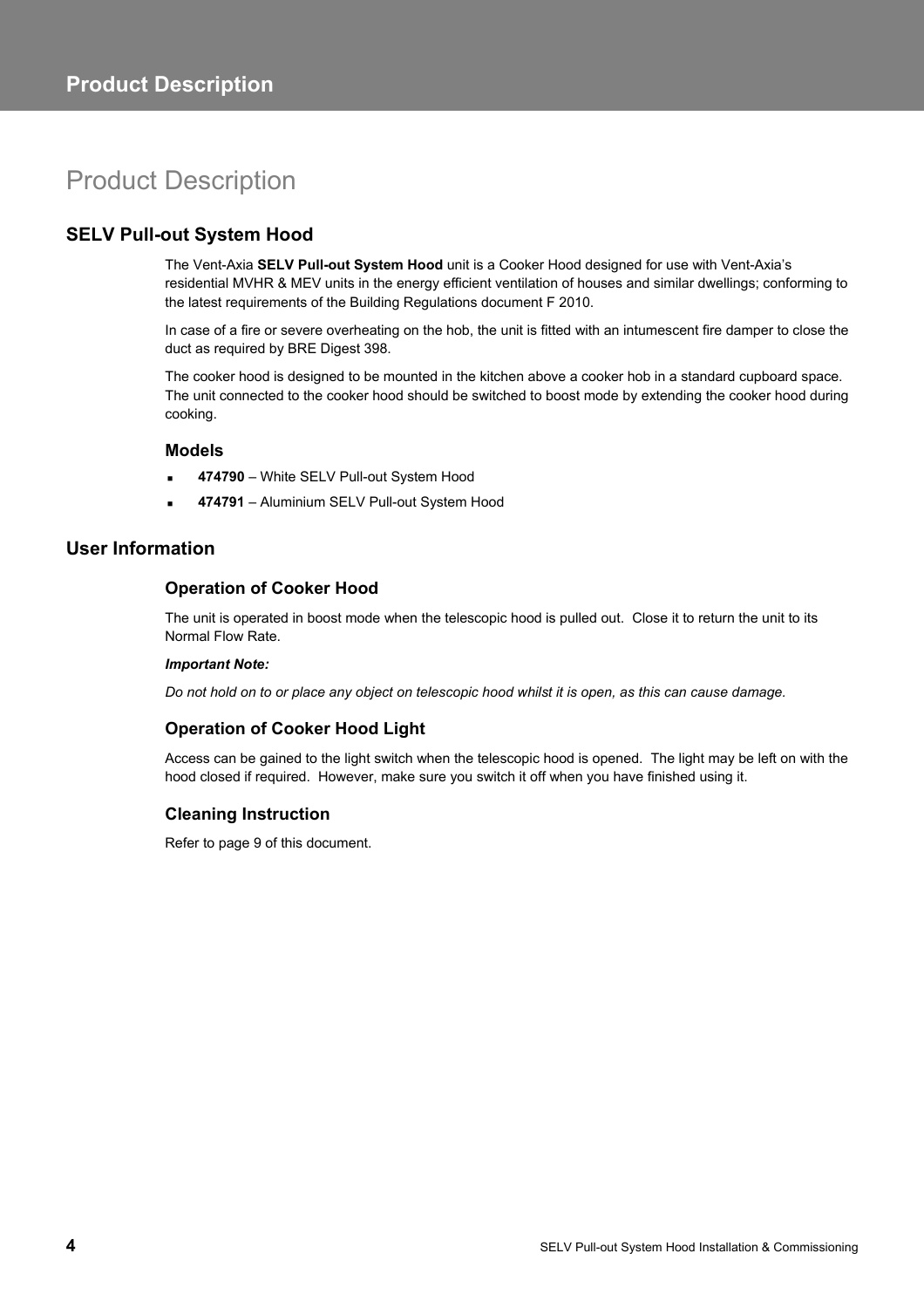# Technical Specification

# **Pull-out System Cooker Hood Technical Specification**

| <b>Power</b>                 |                                                    |  |
|------------------------------|----------------------------------------------------|--|
| <b>AC Voltage Input</b>      | 12 V AC (single phase) Via SELV Transformer 474797 |  |
| <b>AC Frequency Input</b>    | 50 Hz nominal                                      |  |
| <b>Supply Fuse</b>           | 3 A (located in fused spur)                        |  |
| <b>Rated Power</b>           | Total 10W (2x5W cooker hood low energy LED lamps)  |  |
| <b>Physical</b>              |                                                    |  |
| Weight                       | 5.15 kg                                            |  |
| Spigot diameter              | $125$ mm                                           |  |
| Environmental                |                                                    |  |
| <b>IP Rating</b>             | IP <sub>22</sub>                                   |  |
| <b>Operating Temperature</b> | -10 $\degree$ C to +45 $\degree$ C                 |  |
| <b>Storage Temperature</b>   | -10 $\degree$ C to +45 $\degree$ C                 |  |
| <b>Storage Humidity</b>      | 0% to 95% RH                                       |  |







 $\mathsf{K}$  $\mathbf{L}$ 

120 110

 $\mathbf{I}$  $\overline{1}$ 

50 40

 $\overline{A}$  $\overline{B}$  $\overline{C}$ D E F G  $H$ 

598 570



280 299 126 300 158  $41$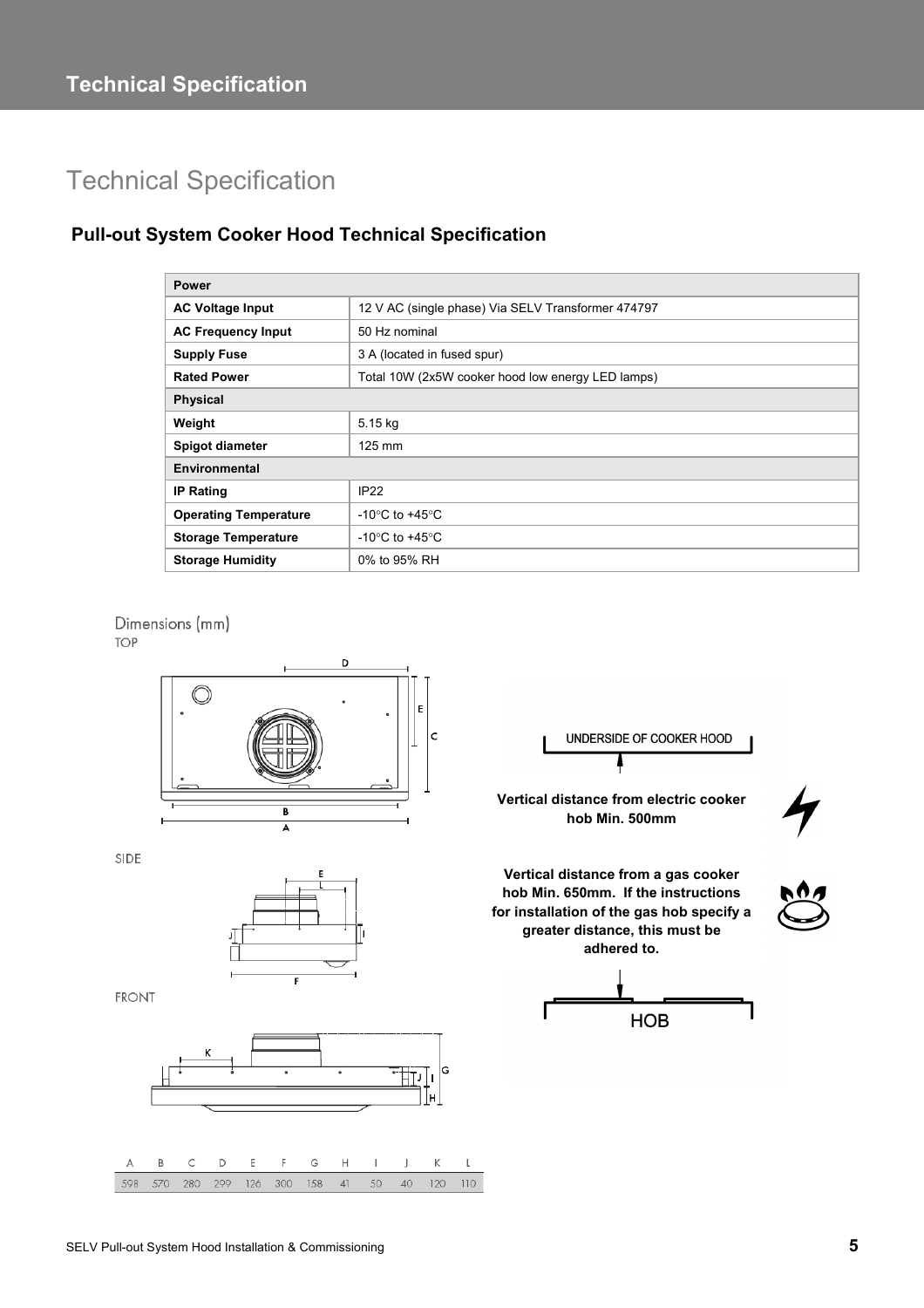# Installation

#### **Overview**

The following instructions are intended to help prevent potential hazards and should be carried out only by a qualified electrician and installer.

#### **Before Installing the Unit**

#### **Inspect the Unit**

When taking delivery of the unit, check the items delivered against the delivery note. Inspect the unit for damage in transit. If in doubt, contact Customer Services. The box containing the cooker hood should contain an accessory pack consisting of black protective box for cooker hood socket and plug connection, screws, cable receptors and product documentation.

#### **Check Site Requirements and Safety Notices**

Check that the physical and environmental conditions for the site meet, or exceed, the requirements detailed in the *Technical Specification* on page 5*.*  Read and observe the safety notices listed in *IMPORTANT* on page 2.

#### **Unit Installation**

The **SELV Pull-Out System Hood** is only suitable for installation above a domestic cooker or cooker hob. *The unit with cooker hood must be sited a minimum of 500mm above an electric hob and 650mm above a gas hob or mixed cooker. If the instructions for installation for the gas hob specify a greater distance, this must be adhered to.*

It will fit in a 600 mm (external) x 300 mm deep (internal) kitchen wall cupboard space above the hob.

The wall should have sufficient strength to support the unit.

Take into consideration the position of the electrical services.

Ensure there is adequate access for installation, operation and maintenance.

Do not use this unit as a support for any other equipment.

**Important:-** Mount the transformer unit 474797 a minimum of 750mm above the surface of the hob. Wire the transformer and hood as per the wiring details on page 8

#### **Front Panel Adjustment**

The front panel of the **SELV Pull-Out System Hood** is adjustable; allowing it to align with the cabinet above. To make this adjustment first remove the grease filters. There are three screws located on the inside of the unit behind the front panel, unscrewing these will allow the front panel to be adjusted. Tighten the screws when the panel is in the desired position.

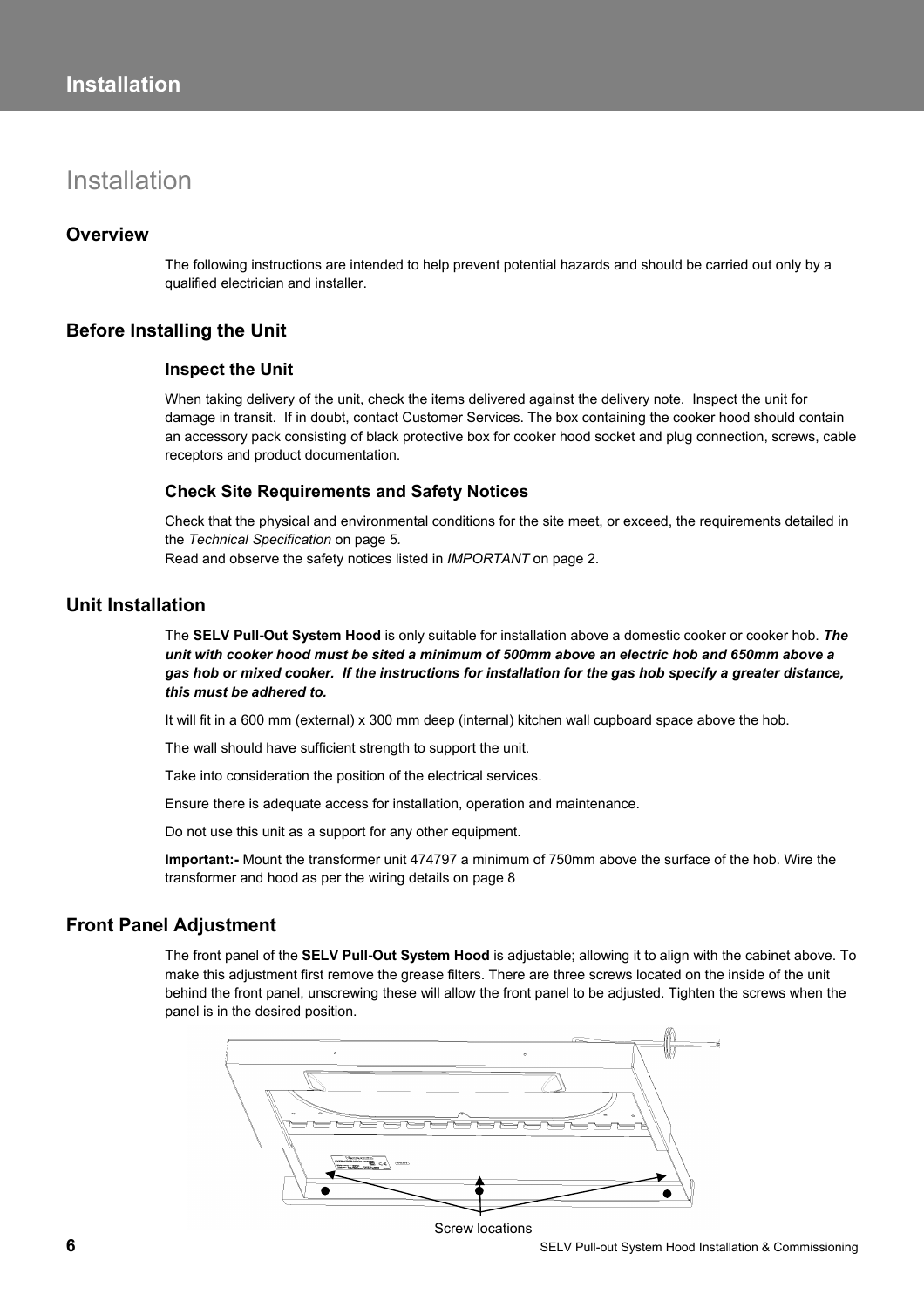#### **Fitting the Cooker Hood to the Metal Duct Unit**

- **1.** Before fitting the unit to the wall, unpack the cooker hood, locate the four self-cutting screws and protective box for the cooker hood cable plug and socket.
- **2.** Pull out the telescopic hood and remove the two metal filters by releasing the grey plastic springs and sliding. (fig. 1)
- **3.** Rest the unit on its back ready to connect the cooker hood to the bottom of metal ducting.
- **4.** First lead the cooker hood cable through the hole at the bottom of the metal duct adaptor (fig. 2). Then align the cooker hood with the hole positions, then fix it to the metal duct unit using four screws provided.
- **5.** It is important that the cable is routed away from the fire damper. For wiring the socket to the MVHR unit see the **Electrical Installation**  section on page 8.
- **6.** Place the socket and plug in the protective box provided shown (fig. 3). Ensure the grommet is lined up with the rib and tuck in cable assembly shown by arrow before putting the cover together. Put the boxes together and secure using the screws provided.

#### **Mounting**

- **7.** The SELV Pull-Out System Hood fits in a 600mm wide by 300mm deep kitchen cupboard space. Carefully mark the location for the five wall mounting screws (Fig. 4).
- **8.** Drill and plug the holes
- **9.** Screw the cooker hood to the wall
- **10.** There are also holes that allow the hood to be secured to the inside of cupboard walls. Use these mounting holes as well to secure the hood to the cupboard (Fig.5).



*Figure 5: Screw locations for cupboard mounting* 



*Figure 1: Telescopic extractor hood*



*Figure 2: Inserting cable and connector through the hole* 



*Figure 3: Placing the socket and plug in the connection box* 



*Figure 4: Screw locations for wall mounting*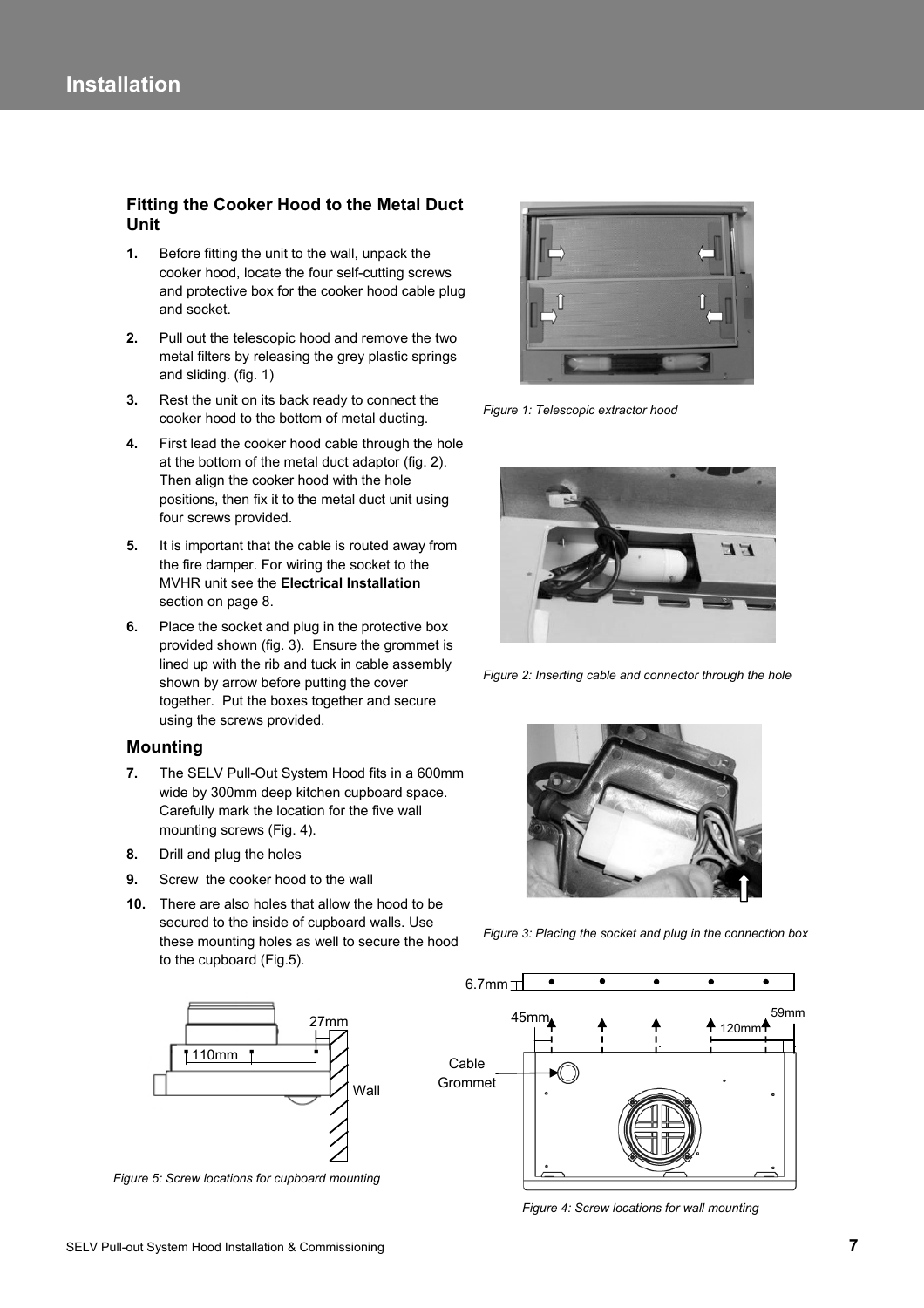# *Attach Ducting*

Attach rigid or flexible ducting to the spigot using a worm drive clip or suitable cable tie.

## **Electrical Installation**

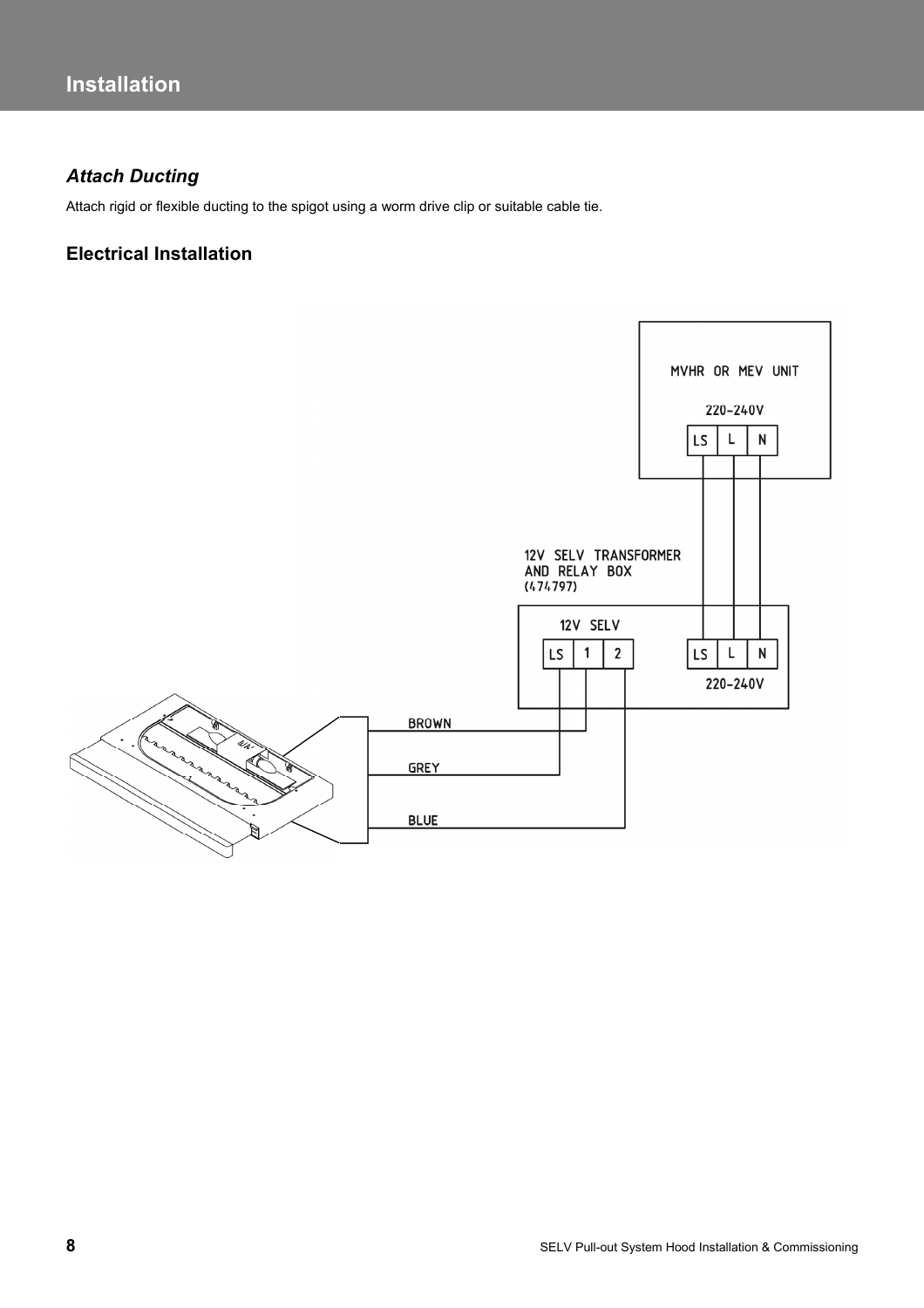## **Maintenance**



**WARNING THE FAN AND ANCILLARY CONTROL EQUIPMENT MUST BE ISOLATED FROM THE POWER SUPPLY DURING MAINTENANCE.** 

# **Cooker Hood Cleaning Interval**

| <b>Item</b>         | <b>Action</b>                                                                                                                                                                                                                                                                                                                                                                                     |
|---------------------|---------------------------------------------------------------------------------------------------------------------------------------------------------------------------------------------------------------------------------------------------------------------------------------------------------------------------------------------------------------------------------------------------|
| Cooker Hood Filters | Clean Filters every six months or more frequently if the style of cooking requires it. For<br>instructions on how to remove filters see below.                                                                                                                                                                                                                                                    |
| Cooker Hood Adaptor | Switch off the unit at the wall isolator before cleaning any component. Remove cover and<br>wipe the interior clean every six months or more frequently if the style of cooking requires it.<br>After cleaning ensure that the cover is replaced correctly and screws tightened. Do not use<br>water or spray cleaning agents for cleaning the space, however a damp or dry cloth may be<br>used. |

#### **Removing Filters.**

- **a)** Rear Filter To remove the rear filter grip and pull inwards the grey levers at either side and slide the filter forwards and downwards.
- **b)** Front Filter To remove the front filter grip and pull inwards the grey levers at either side and drop the filters downwards.
- **c)** The filters can be washed in a dishwasher or soapy water. Thoroughly dry the filters and reassemble in reverse order.

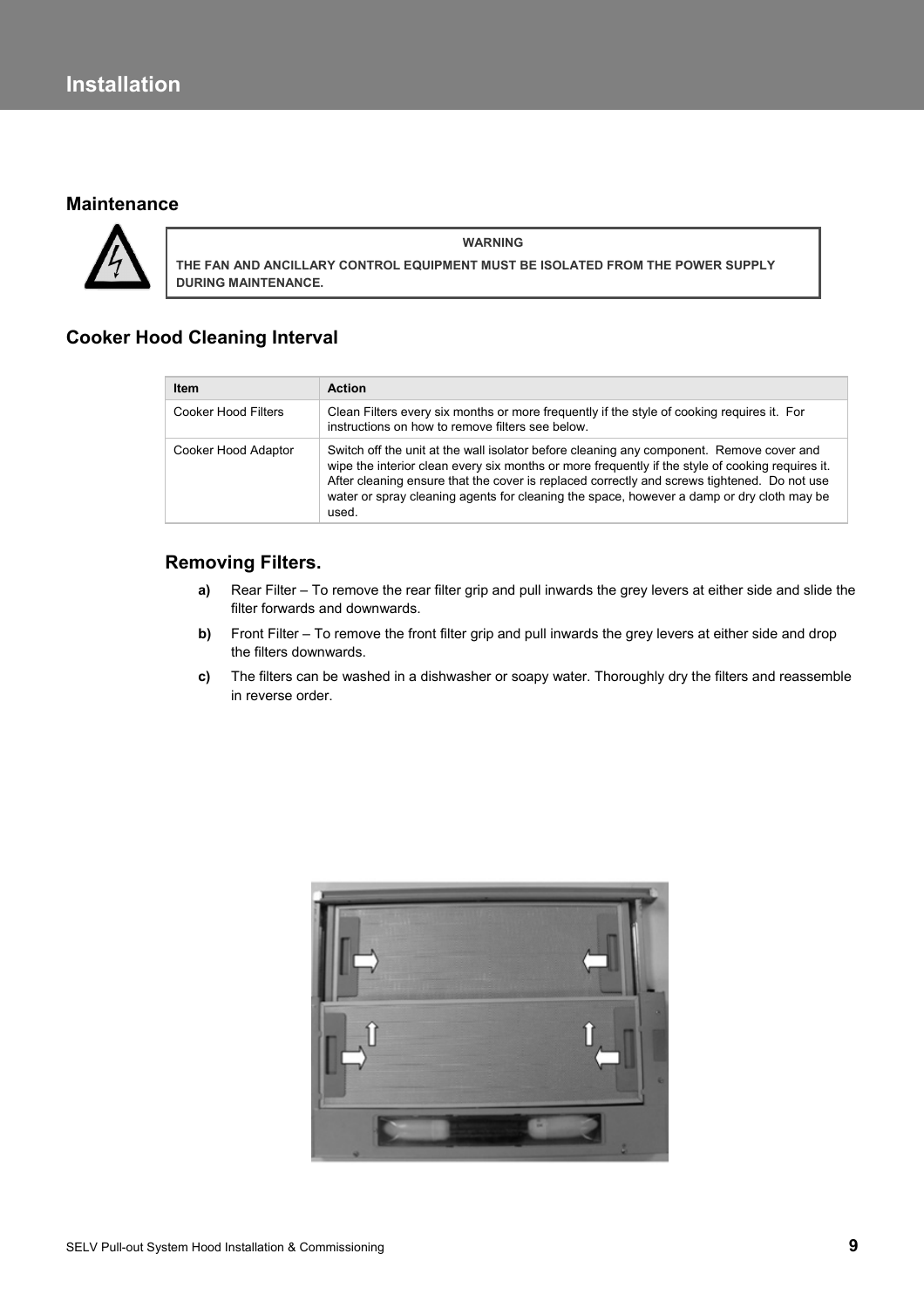# **Spares**

The following spares may be ordered from Vent-Axia:

*Table 1: Spares* 

| <b>Part No</b> | <b>Description</b>               |
|----------------|----------------------------------|
| 474479         | 5W 12V LED lamp with E14 Base    |
| 372777         | Light Cover                      |
| 372743         | Cooker hood filters (set of two) |